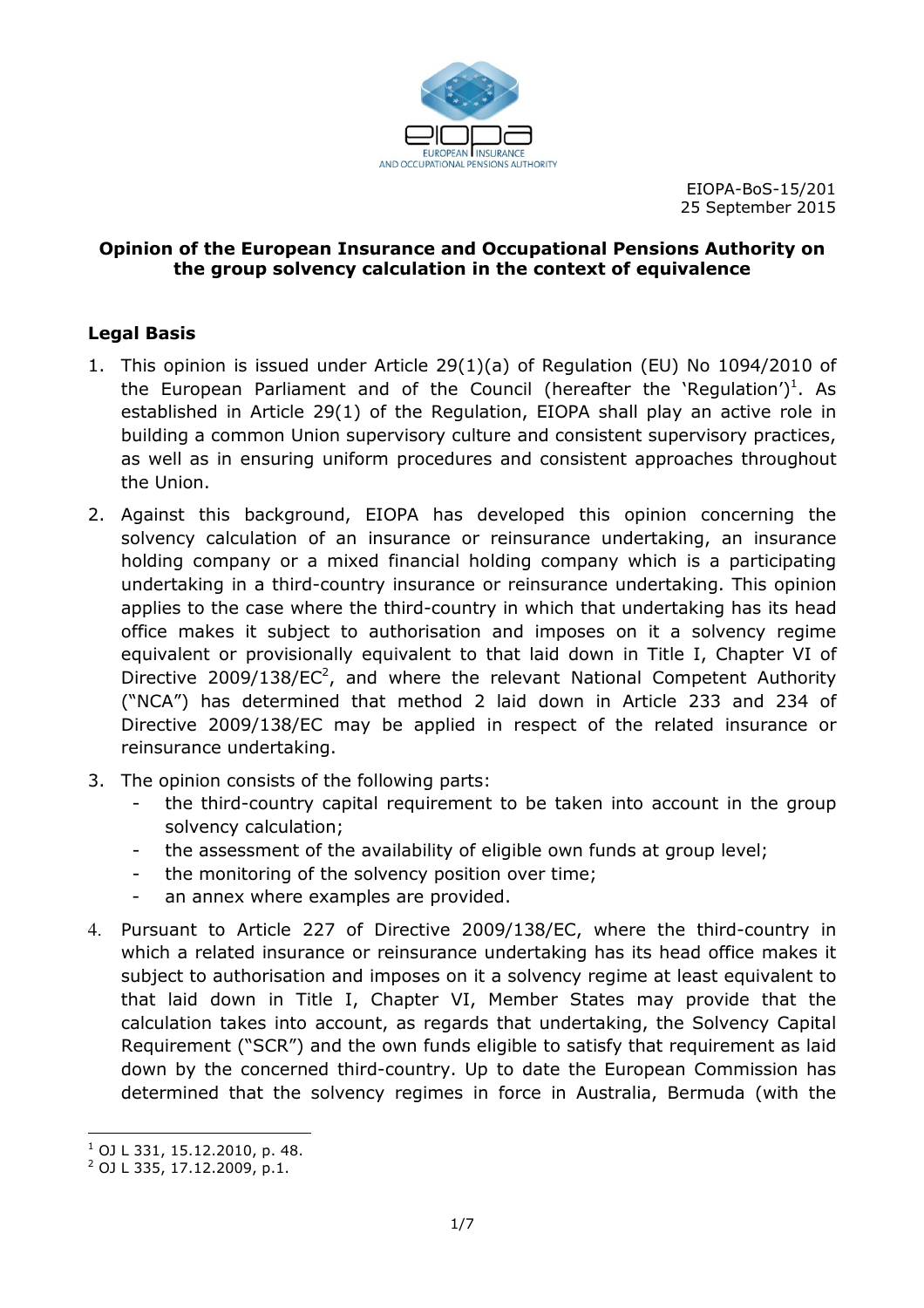exception of rules on captives), Brazil, Canada, Mexico and the United States shall be considered as provisionally equivalent (for a period of 10 years starting from 1 January 2016)<sup>3</sup> and that the solvency regime in force in Switzerland shall be considered equivalent to that laid down in Title I, Chapter VI of Directive 2009/138/EC<sup>4</sup>.

5. This opinion is addressed to the National Competent Authorities ("NCAs").

#### **Context and scope**

 $\overline{a}$ 

- 6. EIOPA is attentive to the convergence of practices concerning the supervision of the group solvency calculation. NCAs responsible for group supervision are required to assess the solvency position of the groups, including the availability at group level of the eligible own funds of related insurance and reinsurance undertakings.
- 7. EIOPA has identified potential obstacles in achieving convergent supervisory practices in relation to groups for which method 2 has been allowed to aggregate related insurance or reinsurance undertakings, head offices of which are in an equivalent or provisionally equivalent third country. In this context, EIOPA has identified the risk of competitive disadvantage arising from diverging methods of assessing the solvency position of such groups, in particular as regards:
	- a. the SCR of the related third country insurance or reinsurance undertaking to be aggregated in the group SCR;
	- b. the assessment of the availability at group level of the eligible own funds of that related undertaking; and
	- c. the monitoring of the group solvency position.
- 8. This opinion recommends to NCAs how to deal with this risk.
- 9. EIOPA has also analysed ways in which own funds can be transferred within a group from the non EEA part to the EEA part. EIOPA is aware that this transfer can be restricted in particular situations by the third country supervisory authority.
- 10. Taking the above into account, this opinion is prepared under three assumptions: (1) it refers to restrictions existing on a going concern basis, (2) method 2 has been authorised by the group supervisor for a related third country insurance or reinsurance undertaking with head office in an equivalent or provisionally equivalent third country and (3) the Member State of the group has provided that the group solvency calculation takes into account the requirements as laid down by the third country concerned.

<sup>&</sup>lt;sup>3</sup> http://ec.europa.eu/finance/insurance/docs/solvency/international/delegated-act-c-2015-3740 en.pdf. At the moment of adoption of this opinion the Commission Delegated Decision was still subject to scrutiny by the European Parliament and the Council.

<sup>&</sup>lt;sup>4</sup> Commission Delegated Regulation (EU) 2015/1602 of 5 June 2015 on the equivalence of the solvency and prudential regime for insurance and reinsurance undertakings in force in Switzerland based on Articles 172(2), 227(4) and 260(3) of Directive 2009/138/EC of the European Parliament and of the Council (OJ L 248, 24.09.2015, p. 95).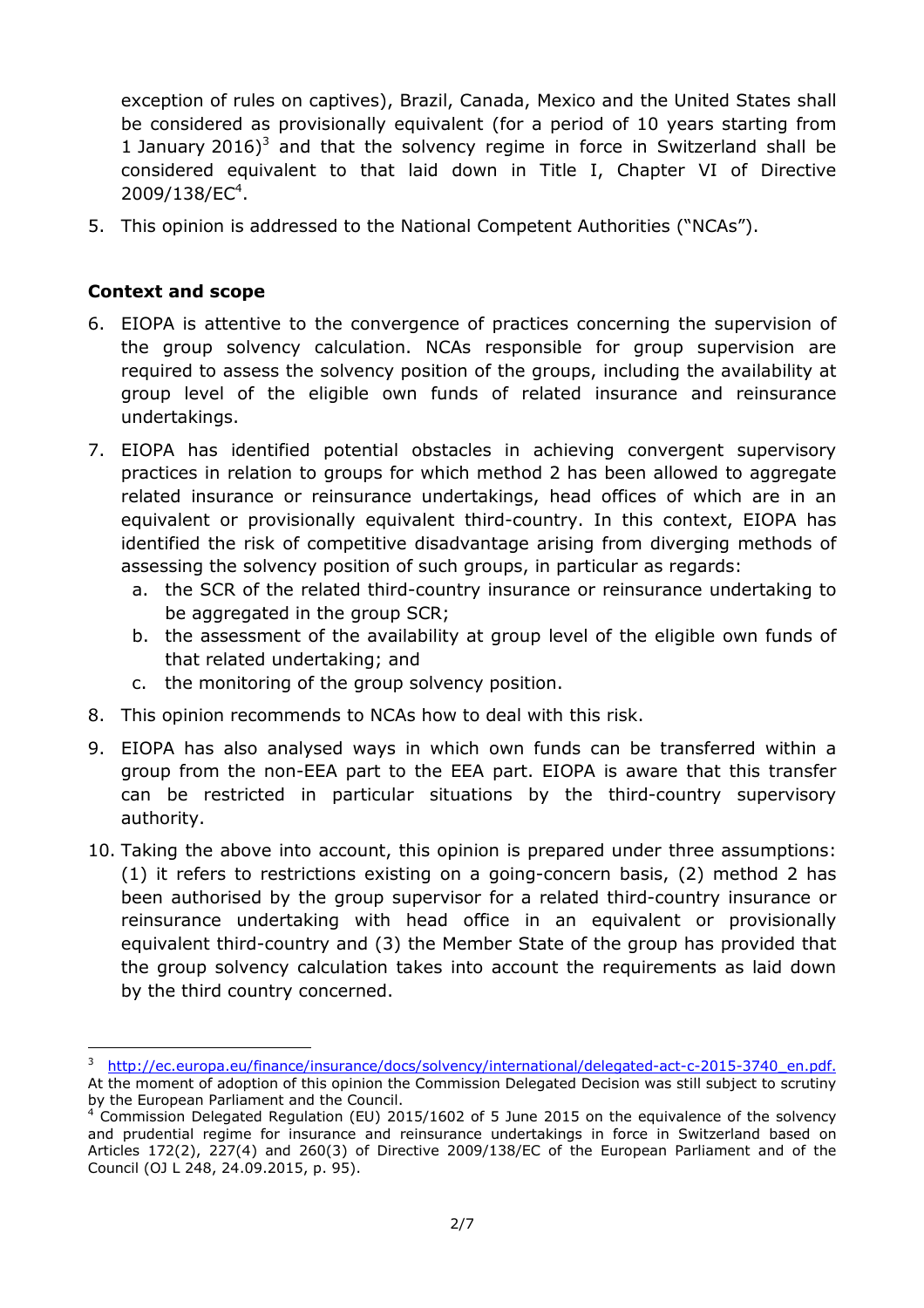### **1)** The third-country capital requirement to be taken into account in the **group solvency calculation**

- 11. Where the solvency regime of a third county is equivalent or provisionally equivalent and where this solvency regime provides different levels of capital requirements, one of those levels needs to be selected to be aggregated in the group SCR.
- 12. Against this background, Directive 2009/138/EC provides a minimum capital requirement (MCR) and a SCR, where the latter is the highest capital requirement of Directive 2009/138/EC<sup>5</sup>.
- 13. Group supervisors should require groups to calculate their group solvency using the highest level of capital requirement, as laid down in prudential regulations or stipulated by the supervisory authority of the equivalent or provisionally equivalent third country.

#### **2) The assessment of the availability of eligible own funds at group level**

- 14. Pursuant to Article 222 of Directive 2009/138/EC, the group supervisor should assess whether the own funds eligible for the SCR of a related insurance or reinsurance undertaking can effectively be made available to cover the group SCR. Article 330(1) of the Commission Delegated Regulation (EU) 2015/35 $^6$  provides a list of elements which shall be considered in this regard.
- 15. The eligible own funds of the related third country insurance or reinsurance undertaking should be assessed for their availability to cover the group SCR by the group supervisor. The own funds covering the capital requirement to be used when calculating the group solvency, as referred to in paragraph 13 of this opinion, should be considered available to cover the group SCR. Where some or all eligible own funds exceeding the capital requirement referred to in paragraph 13 are assessed as not being available to cover the group SCR, then they should be excluded from the group own funds.
- 16. The group supervisor should identify all legal or regulatory requirements of the third country that would restrict the ability of eligible own fund items of a third country insurance or reinsurance undertaking to absorb losses arising in the group or the transferability of that undertaking's assets to another insurance or reinsurance undertaking.
- 17. The group supervisor should understand the material aspects of the system and the nature of the supervisory actions which may be taken by the third country supervisory authority. Where the group supervisor comes to the conclusion that in practice intervention is triggered when the eligible own funds decrease below a threshold, which is above the highest capital requirement as laid down in the

l.

<sup>&</sup>lt;sup>5</sup> Excluding capital add-ons.

<sup>&</sup>lt;sup>6</sup> Commission Delegated Regulation (EU) 2015/35 of 10 October 2014 supplementing Directive 2009/138/EC of the European Parliament and of the Council on the taking up and pursuit of the business of Insurance and Reinsurance (Solvency II) (OJ L 12, 17.01.2015, p. 1).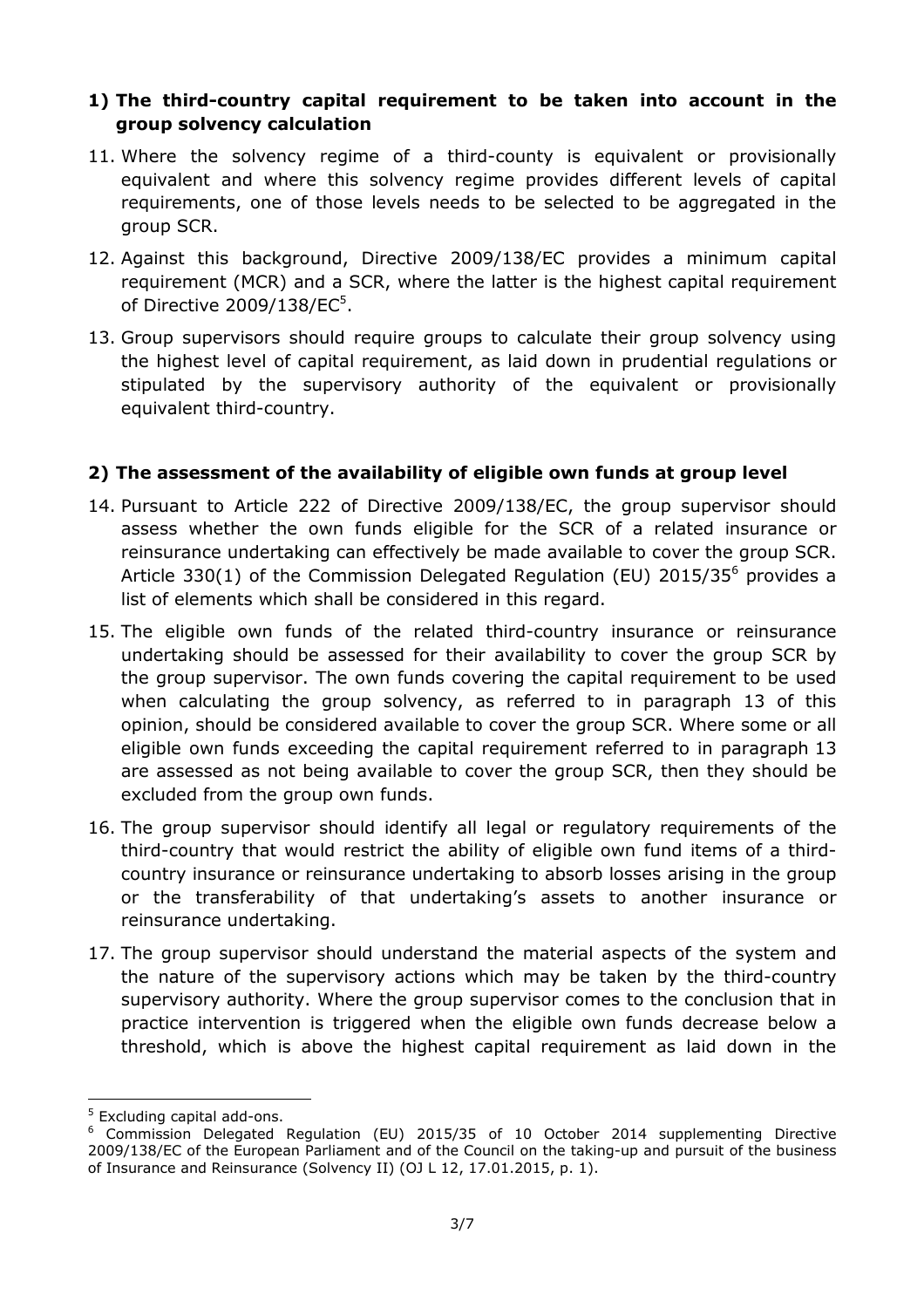equivalent third country, then the eligible own funds needed to cover that threshold should not be considered available.

- 18. The group supervisor may require the group to carry out relevant stress tests in order to demonstrate whether and what amount of assets could be transferred in different circumstances.
- 19. Article 330(2) of Commission Delegated Regulation (EU) 2015/35 provides that the assessment of the availability of eligible own funds should be carried out on a going concern basis. Any stress tests used as part of the assessment should therefore be such that the undertaking being assessed would remain a going concern in the scenario used. Where actions, which would be taken by the group to transfer own funds in response to such a scenario, extend beyond standard transfers carried out in normal circumstances, such as the payment of a dividend, then those actions should be presented to the group supervisor, for instance in a recovery or resolution planning, and should be considered credible and achievable by the group supervisor for them to be taken into account.
- 20. Possible restrictions on the payment of dividends should be analysed in particular. For this purpose, the group supervisor should analyse the history of dividend payments, where this history exists, considering the distribution in various circumstances (e.g. a positive or negative financial result of the related third country insurance or reinsurance undertaking, a beneficial or adverse macro economic financial environment). An absence of dividend payments in the past does not necessarily indicate that own funds cannot be made available to the group by the payment of future dividends, but the previous intervention by a third country authority to prevent the payment of dividends would tend to indicate that similar restrictions would be applied in the future.
- 21. If a prudential regime of an equivalent or provisionally equivalent third country does not categorise own funds into tiers or defines tiers of own funds which are significantly different from the tiers established under Directive 2009/138/EC, then the own funds brought in by method 2 should be allocated to tiers according to the principles laid down in Articles 87 to 99 of Directive 2009/138/EC, applied in a proportionate manner.

## **3) The monitoring of the solvency position over time**

- 22. The group supervisor should require groups operating in an equivalent or provisionally equivalent third country to include the related third country insurance and reinsurance undertakings in their risk appetite definition in order to form an economic view of the risks inherent in the business conducted in the third country. If relevant, this should be part of the group own risk and solvency assessment (ORSA). It should constitute the basis for a discussion between the group supervisor and the group itself on how the business conducted in the third country fits into the risk profile of the entire group.
- 23. According to Article 328(2) of Commission Delegated Regulation (EU) 2015/35, the group supervisor shall require the group to revert to method 1 in relation to any related undertaking where the use of method 2 or a combination of methods 1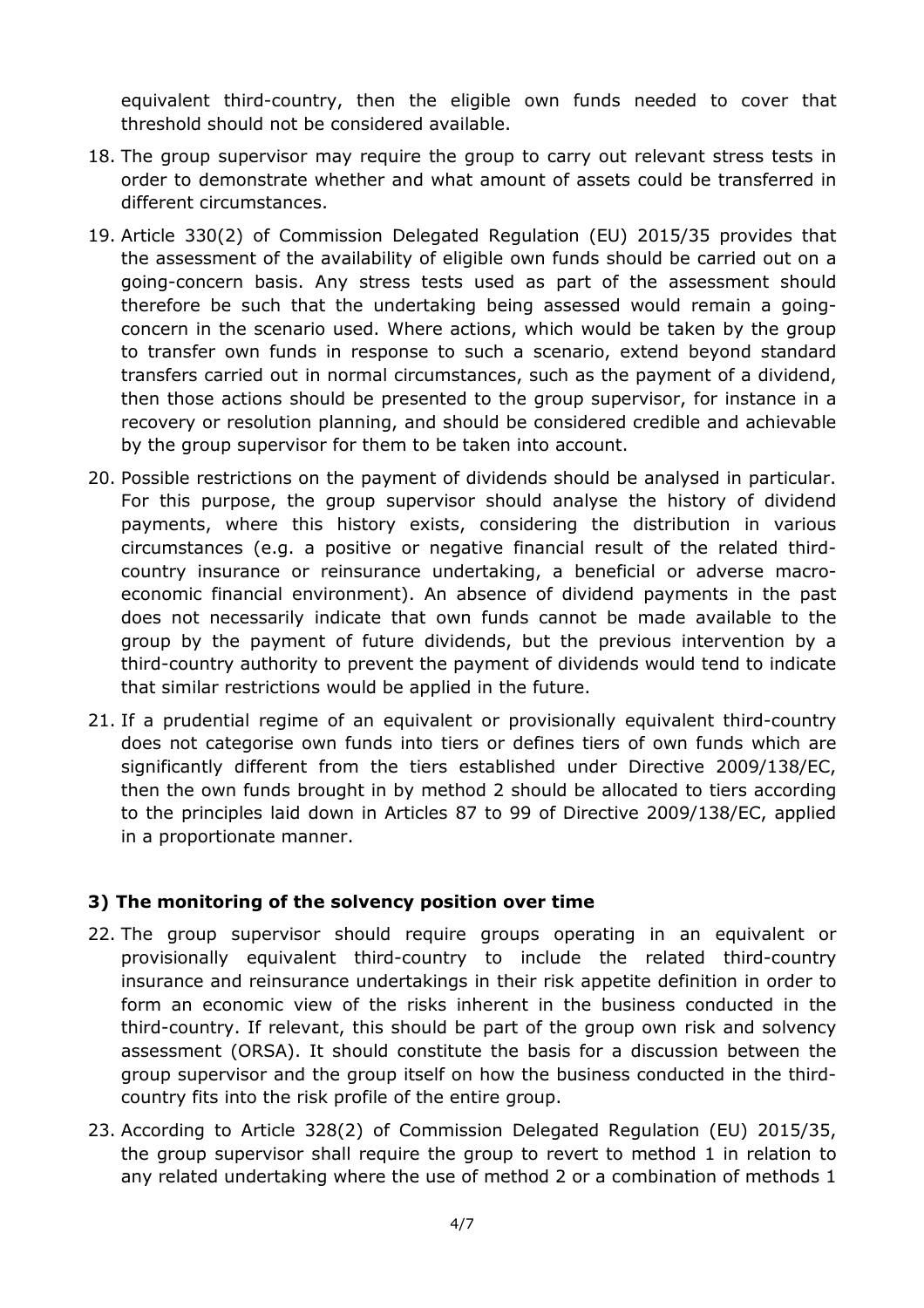and 2 is no longer justified, considering the elements referred to in Article 328(1) of that Regulation. In the context of third country undertakings, volume and value of intra group transactions between third country undertakings and the EEA part of the group and the volume and value of intra group transactions between the third country undertakings should be monitored in particular.

- 24. EIOPA will monitor development of the issues related to the group solvency calculation in the context of equivalence, addressed in this opinion.
- 25. This opinion will be published on EIOPA's website.

Done in Frankfurt am Main, 25 September 2015

[signed] Gabriel Bernardino EIOPA Chairperson For the Board of Supervisors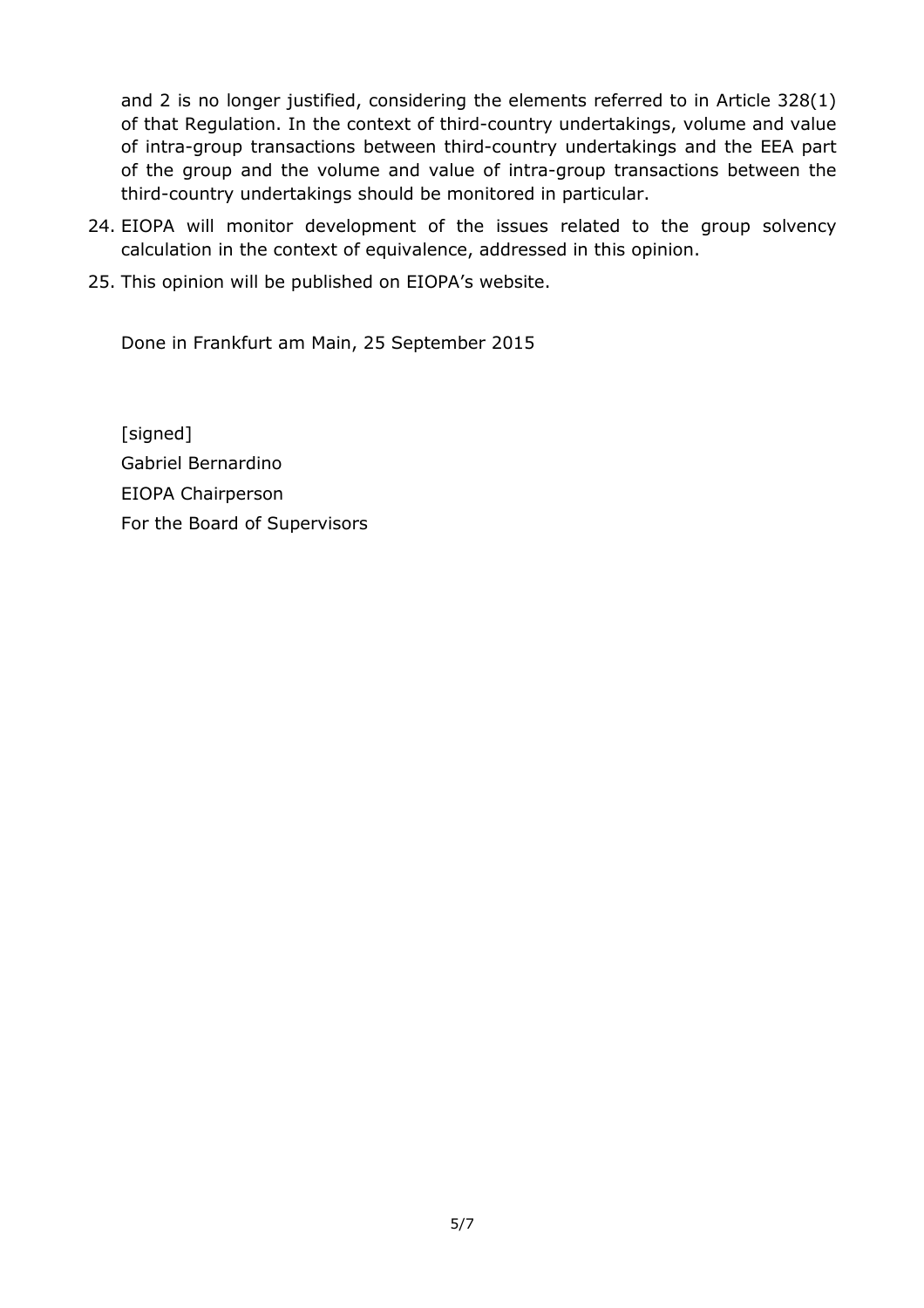# **ANNEX**

*Example: Capital requirements in the United States (U.S.)* 

- 26. The solvency regime of the U.S. includes a ladder of intervention with several levels of capital requirements, according to the Risk Based Capital (RBC) Model Law. These levels are defined, with respect to any insurance or reinsurance undertaking, as follows:
	- - Company Action Level RBC means the product of 2.0 and its Authorized Control Level RBC;
	- - Regulatory Action Level RBC means the product of 1.5 and its Authorized Control Level RBC;
	- $\sim$   $-$  Authorized Control Level RBC means the number determined under the risk based capital formula in accordance with the RBC instructions; and
	- - Mandatory Control Level RBC means the product of 0.7 and its Authorized Control Level RBC.
- 27. The RBC Model Law also defines which events above the 2.0 threshold should be identified as "Company Action Level Event"<sup>7</sup>. In particular, such an event is defined when an insurance or reinsurance undertaking has a total adjusted capital which is greater or equal to its Company Action Level but less than the product of 3.0 and its Authorised Control Level and has a negative trend, as determined in accordance with the "Trend Test Calculation" applicable to the relevant type of insurer.
- 28. Unless a higher requirement is laid down for a particular U.S. based insurance or reinsurance undertaking, NCAs responsible for group supervision should require groups to use the product of 3.0 and the Authorised Control Level RBC to calculate their solvency as referred to in Article 233(3)(b) of Directive 2009/138/EC. For example, where the related third-country insurance or reinsurance undertaking is subject to a capital requirement higher than the product of 3.0 and the Authorised Control Level RBC, then this higher capital requirement should be used to calculate the group solvency.

*Example: Assessment of the availability of eligible own funds at group level for US based insurance or reinsurance undertaking* 

29. US regulation distinguishes ordinary and extraordinary dividends and distributions to shareholders. These qualify as extraordinary ones if the market value of the dividend or other distribution together with other dividends or distributions made within the period of 12 consecutive months exceeds the lesser of: 10% of the insurer's surplus as regards policyholders as of the end of the year; or the net gain from operations of the insurer. An extraordinary dividend or other extraordinary distribution can be paid when regulatory approval is granted or if the payment is not disapproved within a specified period of time<sup>8</sup>. The applicable

l.

 $7$  Section 3, RBC Model Law (ML  $\#312$ ).

<sup>&</sup>lt;sup>8</sup> Section 5B of the Insurance Holding Company System Regulatory Act adopted by NAIC in 2010 (Model #440).